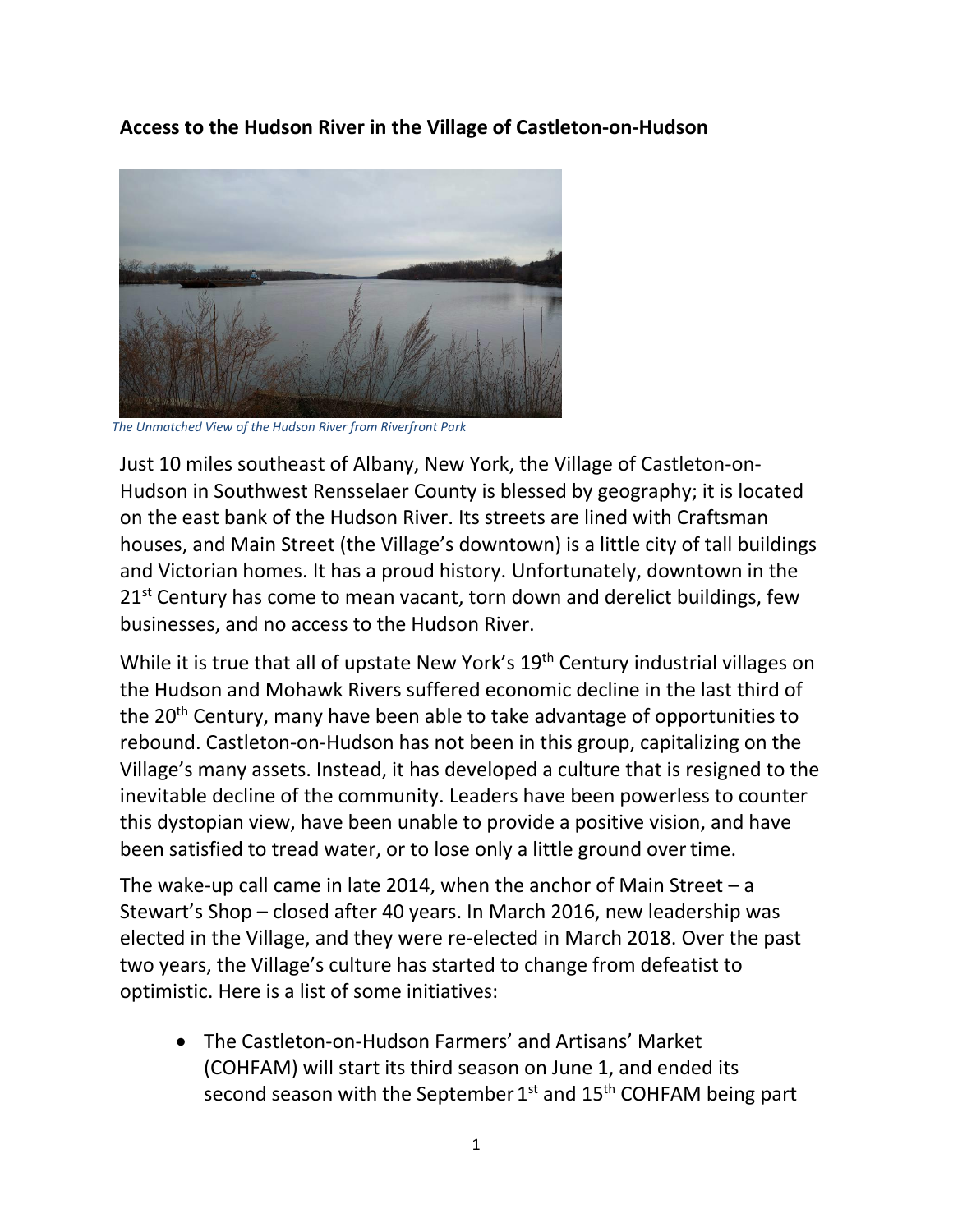of the Hudson River Ramble;

- the Castleton-on-Hudson Community Garden (COHCG) is also beginning its third season, after productive and rewarding summers in 2016 and 2017;
- on South Main Street, the derelict 15-17 and 45 have been demolished (it is sad to lose old buildings, but unfortunately, irresponsible landlords had allowed them to decay into hazards);
- a vacant lot, 2 Green Avenue, that was to be auctioned in a tax sale has instead been transferred by the County to the Village. This parcel is next to the Village-owned, historic Noyes Engine House at 4 Green Avenue and will be used in future re-development of that underutilized site;
- the Village Facebook page has 1600 followers (as of April 2018) and the ninth improved issue of the Castletonian newsletter (Summer 2018) is in progress;
- the Village website [www.castleton-on-hudson.org](http://www.castleton-on-hudson.org/) has much new content in the About and Community sections;
- the Castleton-on-Hudson Main Street Association (COHMSA) was born in 2017 as a non-governmental entity with membership from the Village and Main Street's catchment area. COHMSA is fundraising for a nautical flagpole, has achieved 5013c status, completed several Main Street clean-up efforts, and hosted Main Street Day on September 9. In 2018, they will kick-off the Main Street Mile on April 21 and are planning Castleton-on-Tap in June and the second Main Street Day in September;
- Repair Cafe in the Village has been held six times since Summer 2017, with the next date scheduled for April 14 at the Village Hall;
- a Girl Scout Silver Award project, "River Rest" was installed at the entrance to Riverfront Park, and funds were raised to donate to the Anchor (food pantry);
- the Boy Scouts are working on Eagle Scout projects at Schermerhorn Park;
- a local natural history study group did a plant survey at Riverfront Park in September 2017;
- a second 5K run was held in 2017, benefiting the Leukemia Society (the first is the long-standing Clove Run);
- Veteran's banners are planned for telephone poles throughout the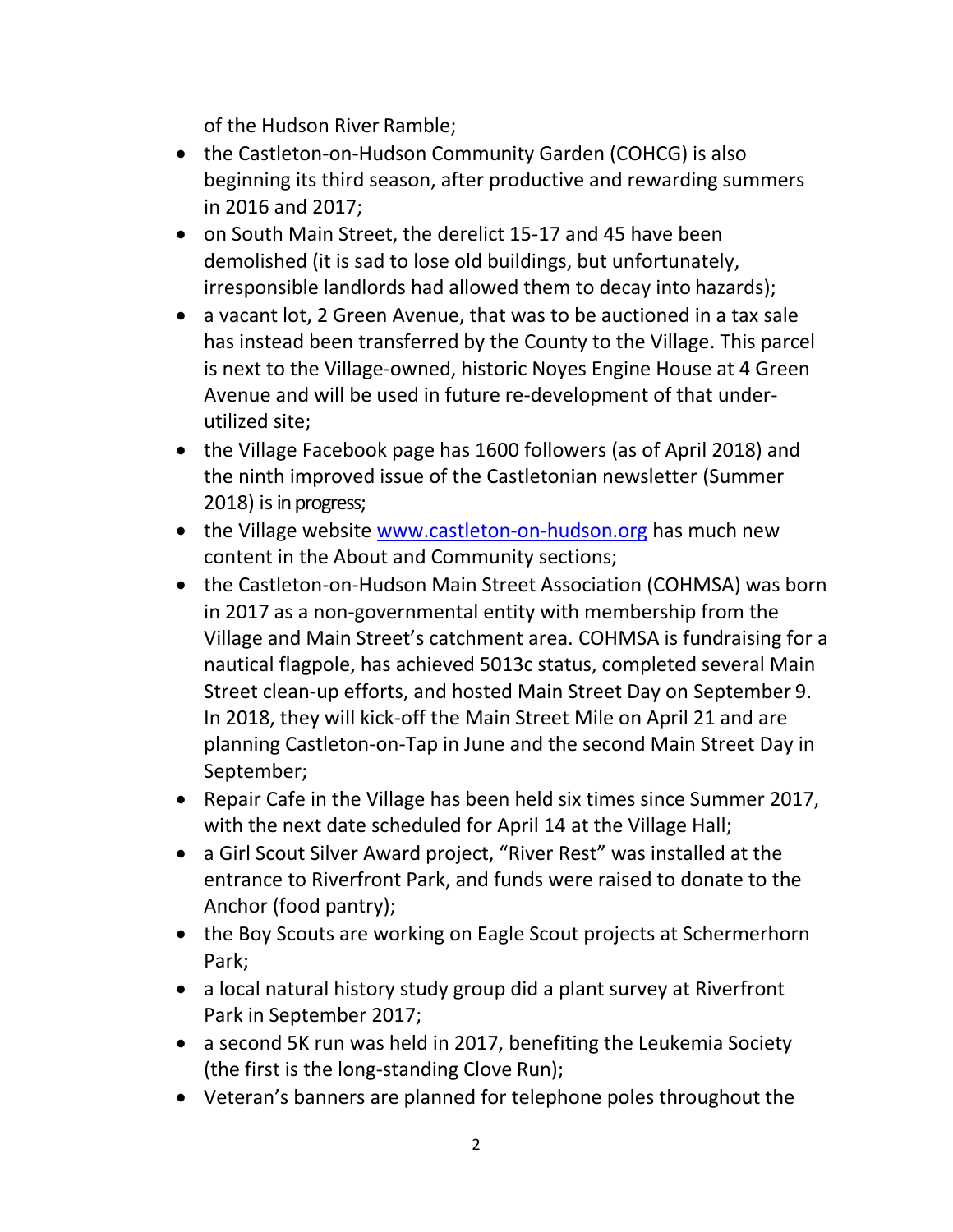Village;

- a historical marker has been installed at Mountain View Cemetery (in collaboration with the Town of Schodack and cemetery board);
- the Village will participate in Riverkeeper Sweep on May 5, 2018 (this is our third Sweep, and it is at Riverfront Park this year);
- NYSDEC/the Estuary awarded the Village a "Trees for Tribs" grant for the Vlockie Kill (at Schermerhorn Park / AKA The Brickyard), invasive species were removed and native species were planted in Fall 2017;
- and the reason the new leadership was elected Stewart's closing -is resolved with The Store opening in February 2017. The owner has a second business, the Castleton Diner and Hardware Store, slated to open in 2018. There is a "buzz" on Main Street. See Chris Churchill's Times Union story here[:](http://www.timesunion.com/local/article/Churchill-Castleton-on-Hudson-)

[http://www.timesunion.com/local/article/Churchill-Castleton-on-](http://www.timesunion.com/local/article/Churchill-Castleton-on-Hudson-)[Hudson-](http://www.timesunion.com/local/article/Churchill-Castleton-on-Hudson-) rises-from-the-dead-12185700.php

What has been done in 24 months with the help of new investment and dedicated volunteers is a source of pride, but River access is the one item that remains elusive, and unfortunately, it is also the single most critical element needed for the Village's long-term economic success.

There is no public access to the Hudson River in the Village of Castleton-on-Hudson, despite the Hudson being navigable-in-law. "The majority rule, the general rule in NewYork, appliesthe trust doctrineat waterswhicharenavigable in fact, to all tidal waters, and to the lands under tidal waters" (Atkinson, 1996, "On the Wrong Side of the Railroad Tracks: Public Access to the Hudson River," *Pace Environmental Law Review*, Volume 13 Issue 2, p.769-770).

According to NYSDEC (1991 & 2011), the public right of navigation is rooted in English common law and has been recognized by New York courts for morethan 200 years (Public Rights of Navigation and Fishing, Section III.A). "The inalienable right of the general public to use coastal and navigable waters is the essence of the public trust doctrine… The public trust doctrine applies to the public's right to accesstheHudson River" (Atkinson,p. 767).

Every community on the east bank of the Hudson between Rensselaer and New York City has public access to the river; to name just a few nearby, there are grade-level crossings in Stuyvesant, Germantown, and Tivoli. We are not seeking vehicular access in the Village of Castleton-on-Hudson, just access by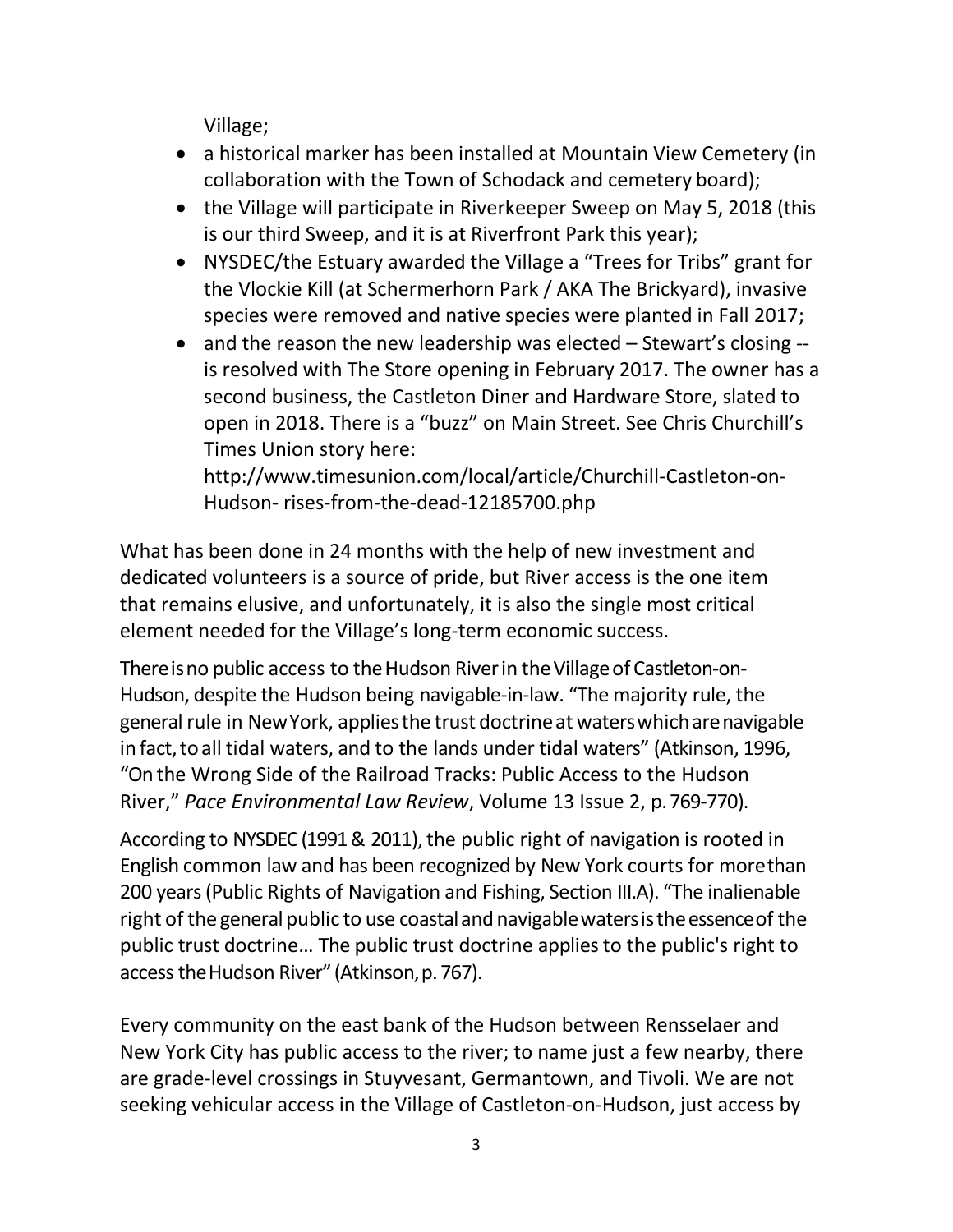foot. A successful outcome for the "Open the Gate" (see below) campaign would go a long way toward achieving equity between Castleton-on-Hudson and neighboring communities.



*Conflicting Official Messages from NYS and Amtrak*

In 1994, Village leadership foolishly agreed to close the only public access point to the Hudson River at Scott Avenue (150) and Main Street (9J), in exchange for a piece of land to make the future Riverfront Park, and within a year, a pedestrian tunnel or bridge under or over the railroad tracks to access it.

Unfortunately, what should have been a boon for the struggling Village turned out to be another death knell. The State did indeed transfer ownership of Riverfront Park to the Village, but then Amtrak and NYSDOT put up a fence blocking access over the tracks to the shore. Now, 24 years later, the overpass remains just a plan in a dusty file drawer, and the only access is (allegedly) illegal, by squeezing through the fence.

In the Village of Castleton-on-Hudson / Town of Schodack LWRP (1995), Policy 20 is based on the New York State Coastal Management Policy 20 and concerns access to the Hudson River:

"Access to the publicly-owned foreshoreand to land immediately adjacent to the foreshore or the water'sedgesthatarepublicly-owned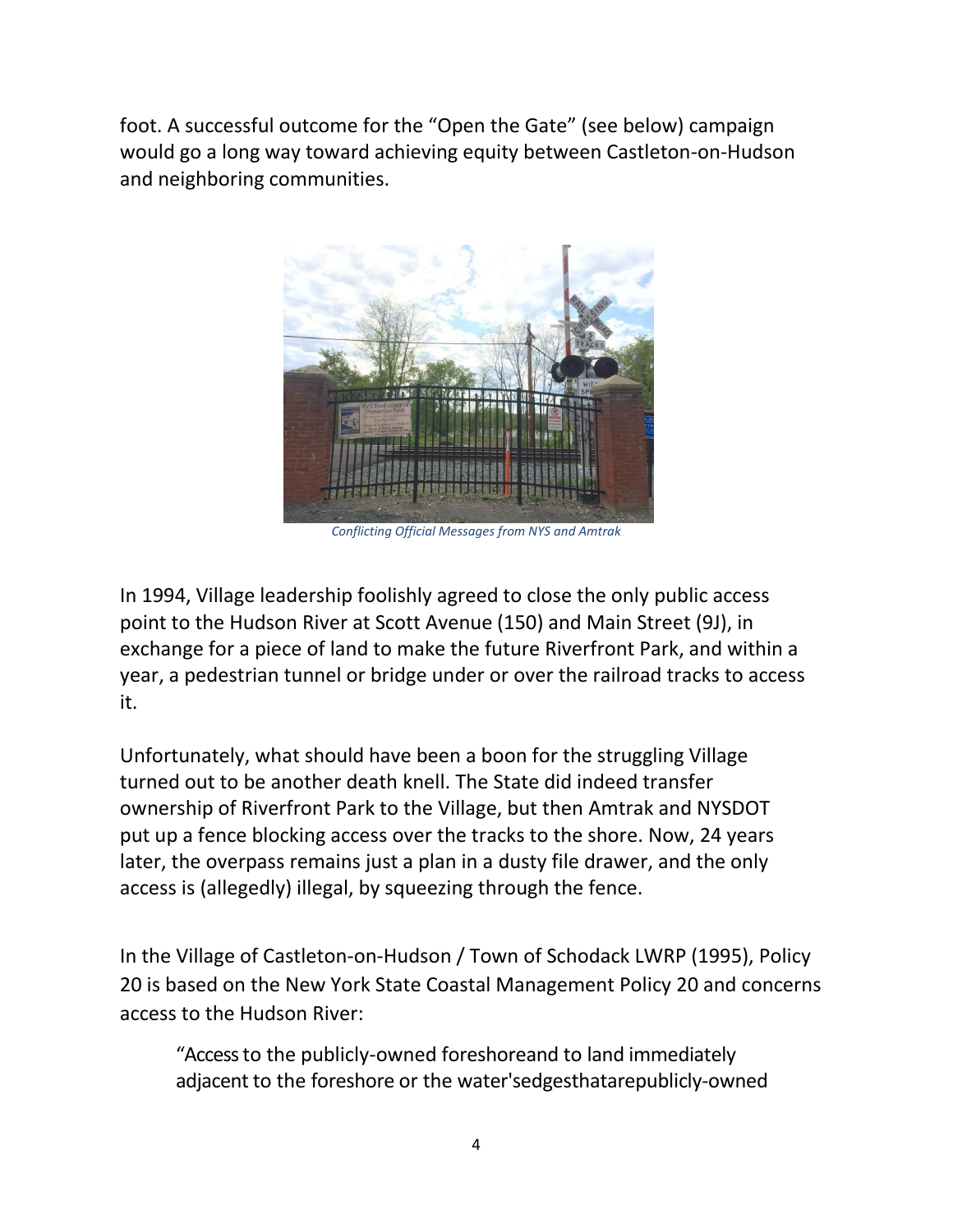shall be provided,and it shall be provided in a manner compatible with adjoining uses. Such lands shall be retained in public ownership. Explanation of policy: In addition to active recreation facilities, access to the publicly- owned land of the coast should be provided, where appropriate, for numerous activities and pursuits which require only minimal facilities for their enjoyment. Access would provide for walking along the waterfront or to a vantage point from which to view the water. Activities requiring access would include bicycling, birdwatching, photography, nature study, beachcombing, fishing and hunting" (Section III-21).

Access to the Village-owned land on the Hudson River would spark small business on Main Street, and enrich the lives of residents and tourists alike. In 2014, Chris Churchill wrote in the *Times Union*,

"When I asked about river access, Janke offered to show me the hidden (and unauthorized) way. We slid through a gap in an iron fence, darted over the railroad tracks and made our way to a spot that Janke described as excellent for catching striped bass. There was garbage and glass at our feet, but the views up and down the water were inspiring. If the Village could only take better advantage of this, I thought, all those storefronts might not be empty. It seems so obvious: In Castleton-on-Hudson, shouldn't it be easier to get from Castleton to the Hudson? The river that made the Village could remake its future" (*More than Just a Store Set to Close in Castleton*, 24 October 2014).

It is our steadfast belief that access to the Hudson River within the Village is the right of residents and visitors, and an essential ingredient in Castleton-on-Hudson's revitalization. Securing access does not necessarily require a significant infusion of capital, as has been asserted since 1994, when the gradelevel crossing at Scott Avenue and Main Street was closed and a pedestrian bridge was promised. While a pedestrian overpass would be nice, the cost is prohibitive, and given the presence of gates and signals, is also unnecessary. The immediate solution is very simple: Open the Gate and allow people to walk across to Riverfront Park and the River. As Mr. Churchill noted, some people do this already, during striper season especially. However, we cannot promote this option, and besides, there is no way to fit a kayak through the gap in the fence.

"Improving public access turns the public face to the river and provides a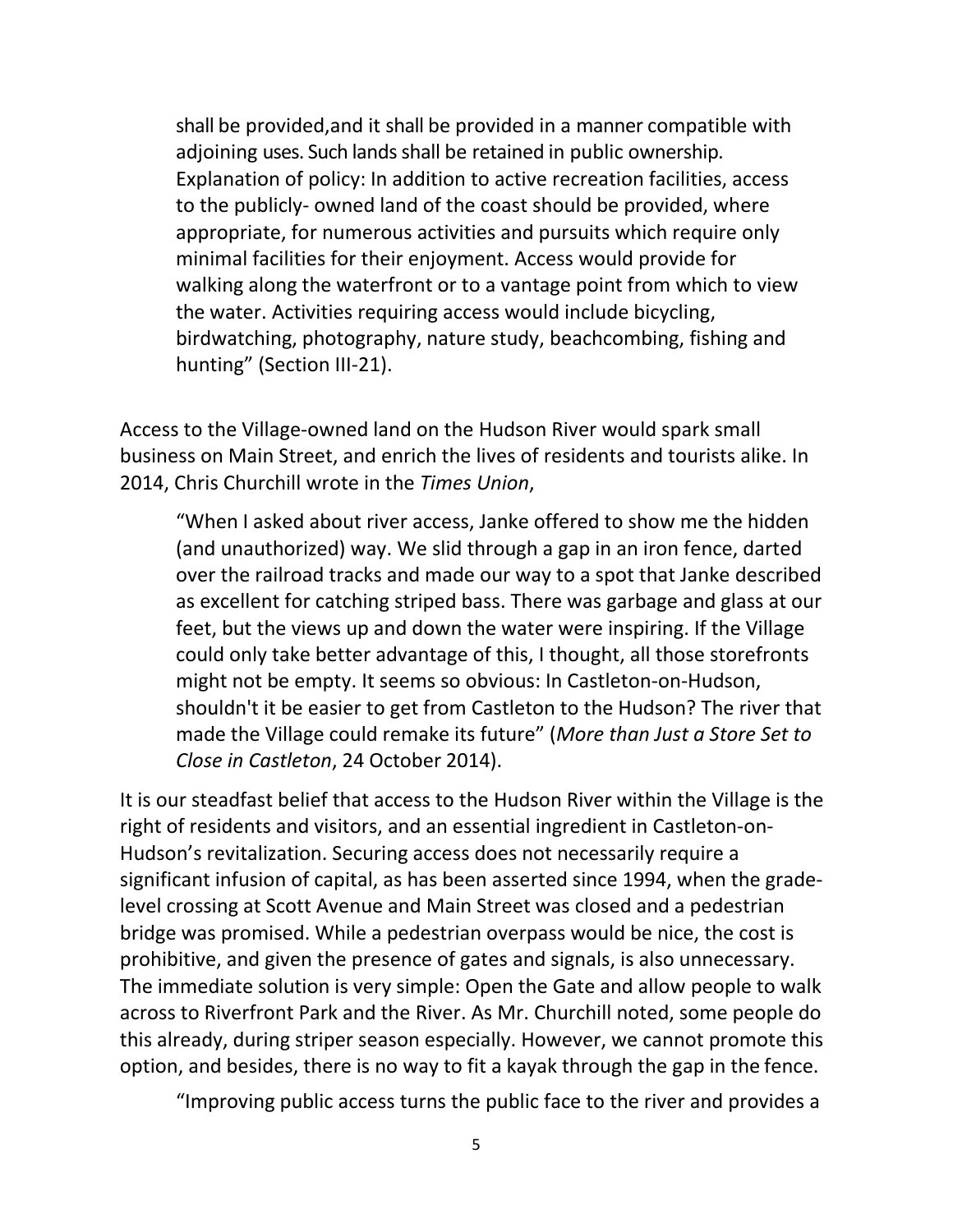plan to enjoy the river for what it offers today and tomorrow. Ready access to quiet spots where one can picnic, fish, or kayak, are precious, these functions are maximized when they do not provide the only access. Concern for public access is not new. Protection of access is embodied in the public trust doctrine, a tradition of law reaching into antiquity. The right to use a healthy river is implicit in the trust doctrine and measures that deny public use, through the removal of access or through the pollution of the river, are highly suspect under established principles of law" (Atkinson, 1996, p. 833).

Two options for access across the tracks have been explored:

Option A. The Pedestrian Overpass, Scott Avenue & Main Street

In a 1994 order, Administrative Law Judge Bernard Heller wrote,

"Castleton will acquire a parcel of land which is separated from the main area of Castleton by the Conrail tracks; to reach that property it is now necessary to transverse the Scott Avenue crossing. The property, formerly used for commercial purposes, is now vacant. And will be purchased by Castleton with the financial assistance of the Department. The land will be made into a park for which Castleton residents will have access by means of a pedestrian underpass. When this project is completed, a permanent barricade will be erected to close the Scott Avenue crossing."



Throughout the rest of the 1990s and into the 21st Century, the Village and NYSDOT discussed various alternatives for safe, ADA compliant Hudson River access. In 2009, NYSDOT determined that

*Pedestrian Overpass Drawing from NYSDOT*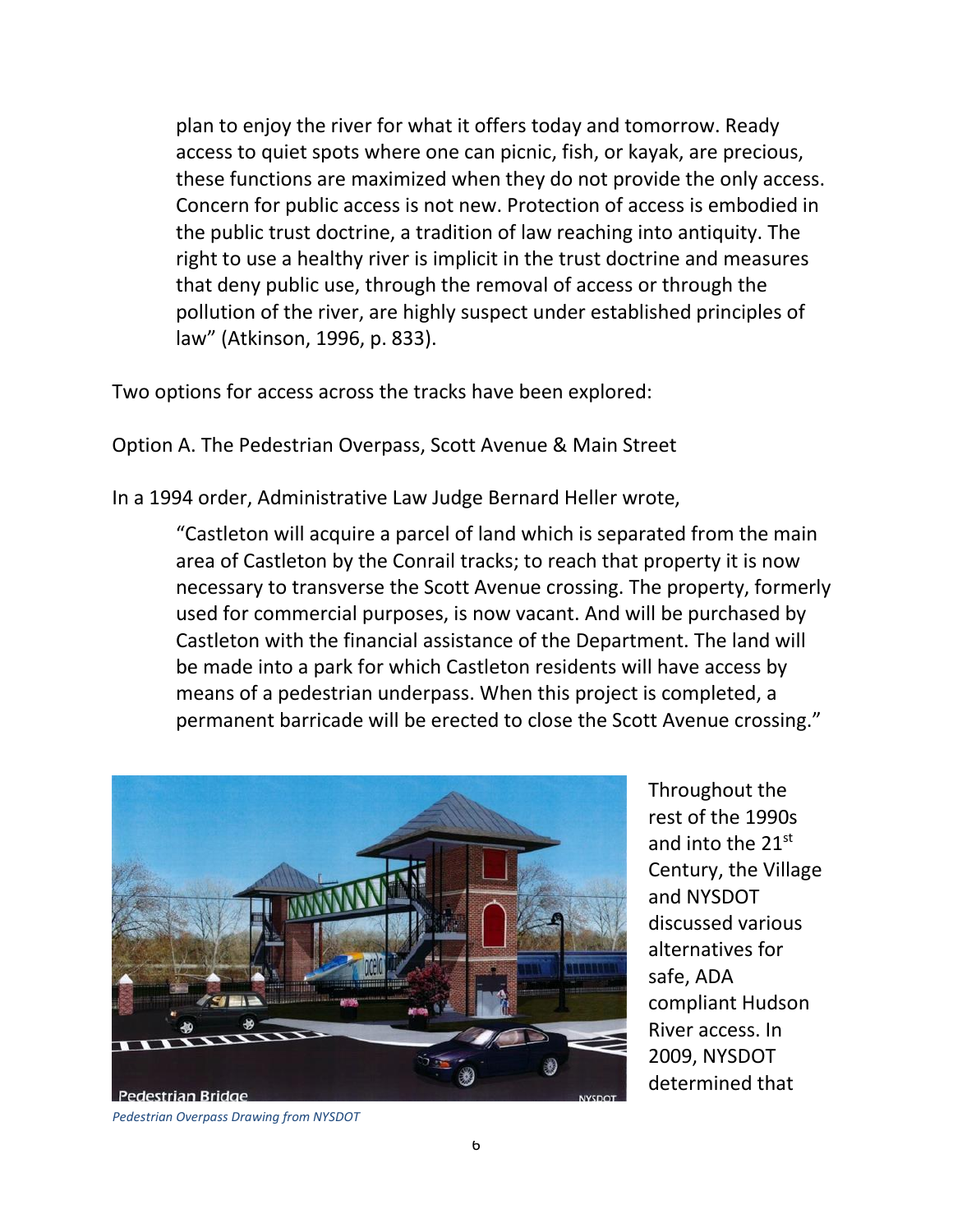the best option was not an underpass, but instead the

alternative of a pedestrian overpass, and they created plans for the project.

Judge Heller wrote in the 1994 decision, "The Department also agreed to make Federal matching funds available to reimburse Castleton for the purchase of the Williams property, for the removal of the building now situated on that property, for the construction of a pedestrian underpass connecting Castleton and this property and for the construction of fencing where appropriate." In 2016, the estimate for the cost of the pedestrian overpass was \$3M, but NYSDOT insisted the agency had no funds for it. They have also indicated they would be willing to build it, if funding could be secured.

The Village's unsuccessful proposal for the NYS Downtown Revitalization Initiative (DRI) for 2016 had the pedestrian overpass as its centerpiece. The 2016 NYSDOT Passenger & Freight Rail Assistance Program grant was specifically for the pedestrian bridge (also not funded). In 2017, the DRI was revised to include a new option for access, "Open the Gate." (The second DRI was not chosen for funding.)

## **Option B. Open the Gate, Scott Avenue & Main Street:**

Pragmatism drives this second alternative for river access within the Village. Investors on Main Street, including Scott Dobson, owner of The Store and diner, have told us that they want public access to the Hudson River. This conforms to our own vision for what it will take to fully revitalize Castletonon-Hudson.



This reenvisioned plan for Hudson River access within the Village is very simple. Entitled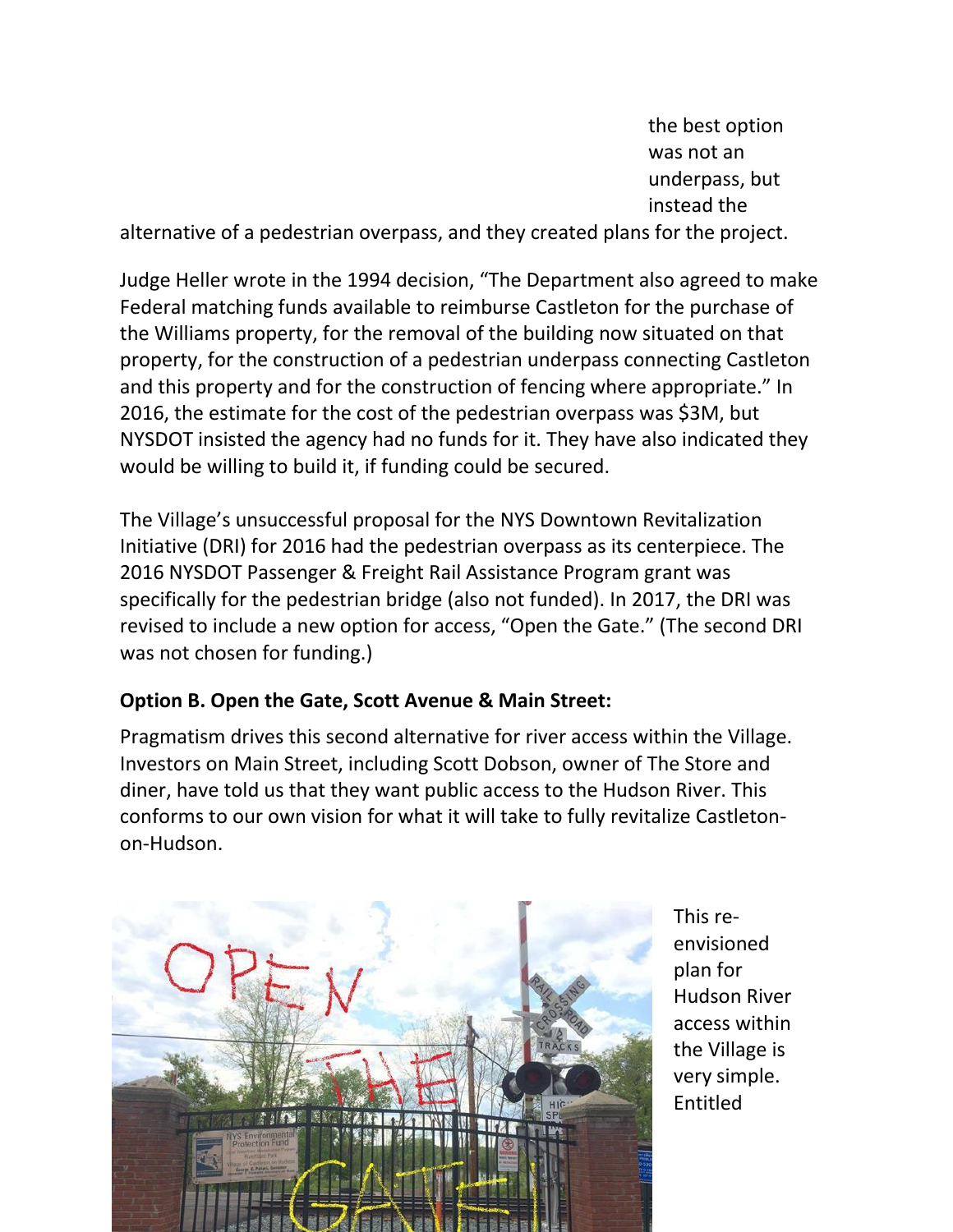Open the Gate, it would allow people to walk across to Riverfront Park and the shore.

Judge Heller

wrote in the 1994 decision, "Until that work [the underpass] is completed it is necessary to maintain access to the crossing. A chain link fence will be constructed along the Eastern side of the Conrail right-of-way, standing approximately between the northern and southern boundaries of the riverfront property to be acquired by Castleton, and fitted with a gate at the Scott Avenue grade crossing; the gate will be under the control of Castleton officials, and access will be afforded to those whose duties require their presence on this property, to close the crossing prior to the completion of this project would be impractical."

There are already signals and gates at the Scott Avenue / Main Street crossing, as will be noted below. However, in exploring less costly alternatives to the pedestrian overpass, one option for a pedestrian crossing gate is a magnetic gate, shown here:

## <https://www.youtube.com/watch?v=BiqivySF0jM>

The company, Magnetic Autocontrol, has a fuzzy estimate of the cost of two gates (one from the street side, one from the park side) for the Scott Avenue / Main Street crossing to range from \$216,240 to just under \$1M. Philadelphia has six of these gates and the cost was closer to \$1M each.

Castleton-on-Hudson's total annual budget is only \$1M, with the largest share devoted to Village water and wastewater treatment services; there are no funds for pedestrian overpasses, magnetic gates, or for the cost of a legal battle. We are out of options, except for advocacy and eventually, civil disobedience.

The Village would be perfectly happy if NYSDOT and Amtrak / CSX would simply allow us to "Open the Gate." We do not need an iconic pedestrian bridge or fancy magnetic gates. From when it was an open vehicular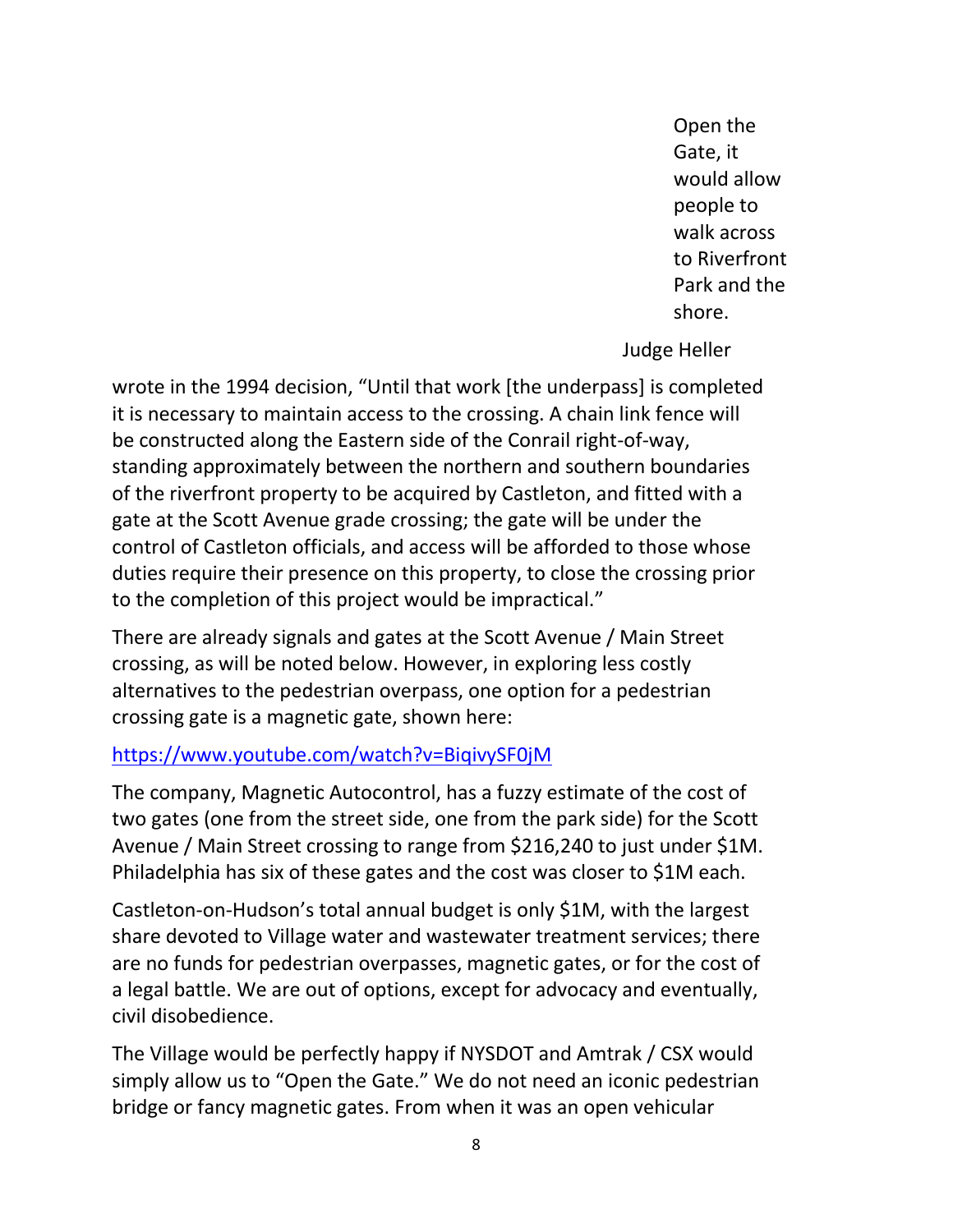grade-level crossing, signals and a simple barrier that closes with an approaching train are still in operation there, beyond the barrier fence that was installed in the late '90s. It should be noted that the two nearby **open but private** grade-level vehicular crossings, one at the Castleton Boat Club and one at Hudson River Foods have the exact same kind of signaling as the closed crossing to Riverfront Park.

We have taken the following steps in an effort to gain access to the Village- owned Riverfront Park:

The Pedestrian Overpass:

- Mayor Bob Schmidt & Trustee Gina Giuliano met with NYSDOT in April 2016 about the Overpass. They verbally said "no" to funding the pedestrian bridge. This is when they quoted \$3M, said they would build it if we could find the money, and threatened to take us to court and permanently close the crossing (at present there is an "illegal" gap in the fence, and DPW can open the gates to perform routine maintenance);
- the Overpass was the centerpiece of our (unsuccessful) DRI application in 2016. It was also included as an option for access in our (also unsuccessful) 2017 DRI;
- in August 2016, Trustee Giuliano wrote to Governor Cuomo, Senator Marchione, and Congressman Tonko about the Overpass. No response was received. (See below for more information about Congressman Tonko);
- in November 2016, we applied to NYSDOT's Passenger & Freight Rail Assistance Grant (also unsuccessful). In preparing the application, we had extensive conversations with the Northeast Region head of Amtrak, Bill Hollister. Amtrak verbally expressed support for the pedestrian bridge,but was unwilling to write a letter of support for the grant.

Open the Gate:

• In November 2016, the Mayor Bob & Trustee Gina met with the Capital Region Economic Development Council / Empire State Development staff to debrief on the 2016 Downtown Revitalization Initiative (DRI) and emphasized the importance of River access. The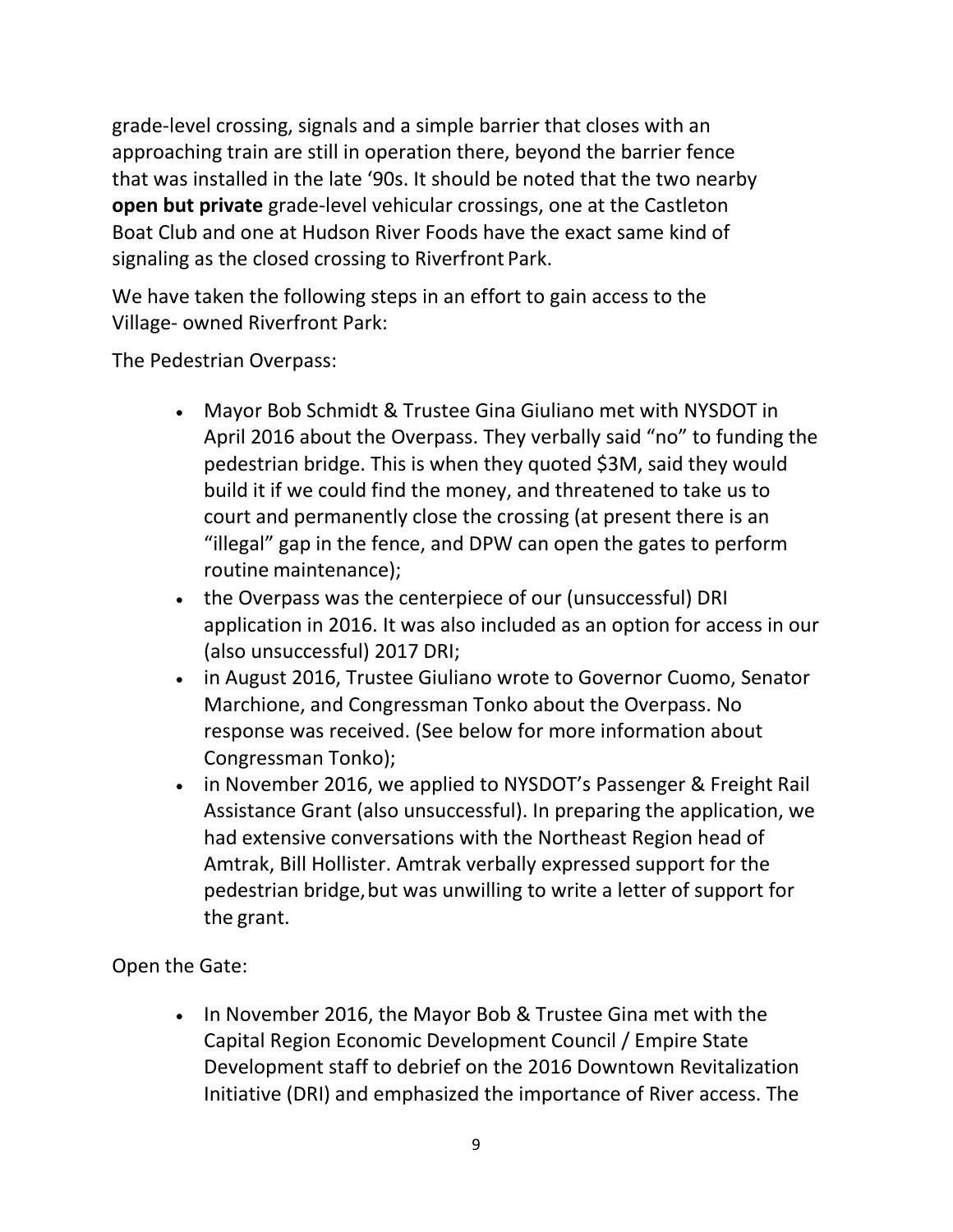subject was discussed again with them in June 2017, before the DRI application deadline. In Fall 2017, after debriefing about the 2017 DRI, they visited Riverfront Park;

- the Albany Business Review & Times Union conducted interviews about the 2017 DRI, and access was discussed;
- Open the Gate was included as an option for access in our 2017 DRI;
- Bob Schmidt has taken the consultant for the RLT/Estuary grant, the photographer for the Greenway's Ramble, Rensselaer County legislators and ESD staff to tour Riverfront Park;
- in July 2017, Paul Gallay, the president of Riverkeeper, was contacted for advice and help on waging the access battle. The response was immediate and positive, and Richard Webster, the head of legal emailed that they had discussed and made inquiries, and suggested we reach out to Scenic Hudson. Subsequently, at a Riverkeeper event at Basilica Hudson, they agreed to write a letter of support to the Governor's secretaries for transportation and the environment (have to follow up);
- a follow-up request was made to Bill Hollister at Amtrak to slow northbound trains to the speed of southbound trains traveling through the village (no response);
- in November 2017, the Village and COHMSA had a clean up day at Riverfront Park, where it was cleared of brush and some trees;
- Congressman Tonko visited Castleton-on-Hudson in February 2018 to tour water facilities, and he stopped briefly at the gates to Riverfront Park. His reaction toward Open the Gate was favorable, and materials will be shared with his staff;
- we are part of the Rensselaer Land Trust's Estuary-funded study of river access. The report will be released in April 2018. Forty-four sites in Rensselaer County were identified, seventeen were designated as high-priority, and three were selected as locations for an architectural sketch. Castleton-on-Hudson's Riverfront Park was one of the high-priority sites, and was chosen for an architectural sketch;
- in March 2018, Amtrak submitted a proposal to NYS Department of State to install fencing and/or gates on the river's edge in Rhinecliff, Tivoli, Germantown, Stockport and Stuyvesant. It is surmised,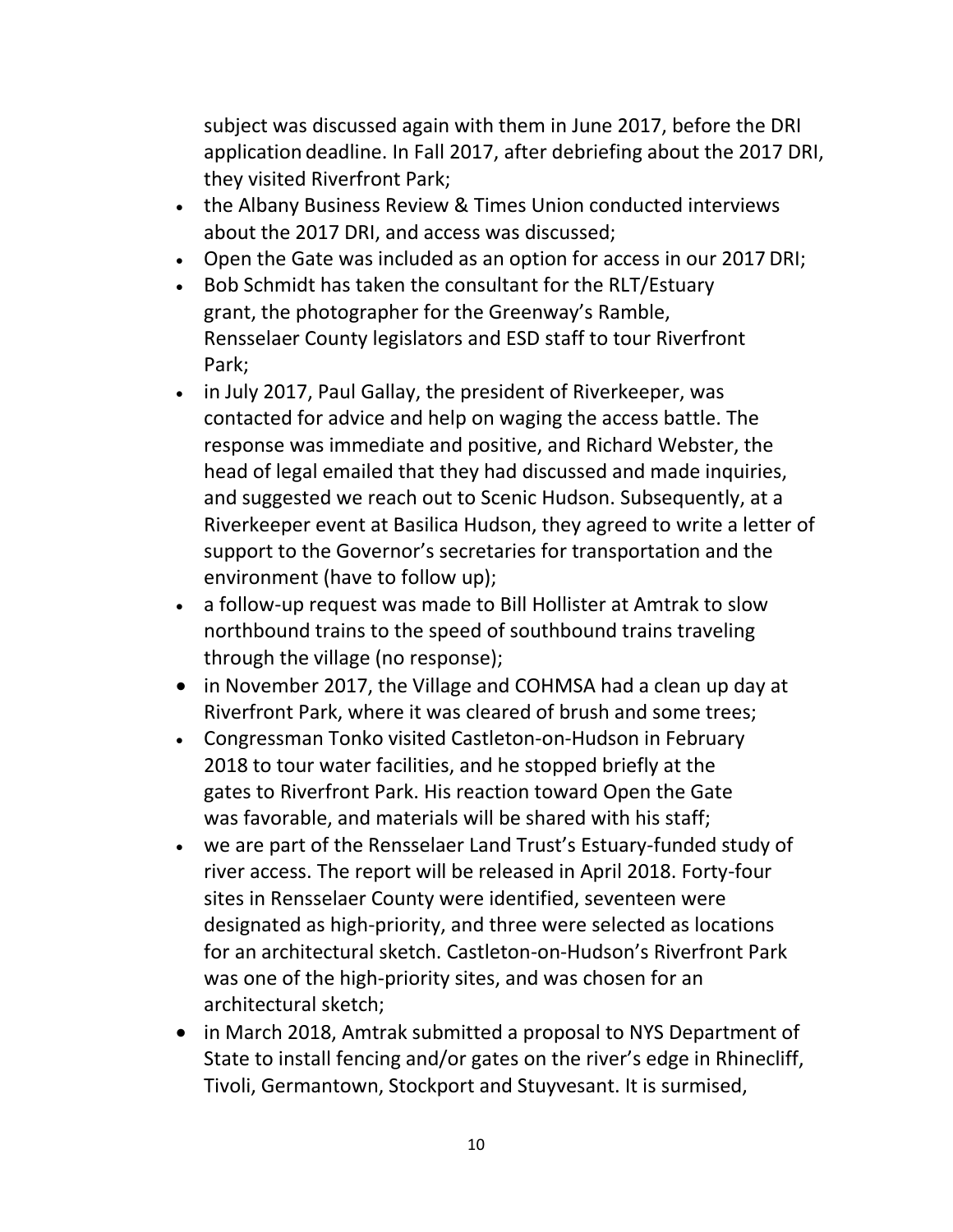although the plan is sketchy at best, that the plan does not appear to propose closing existing vehicular crossings in these communities, but the Village of Castleton-on-Hudson is a cautionary tale for our neighboring River towns to the south. Germantown is holding an Earth Day rally about River access, and is encouraging other communities to do the same. The Village of Castleton-on-Hudson will join this effort and host a rally at the locked gates to Riverfront Park on April 22;

- Riverfront Park will be the site for the Village's third Riverkeeper Sweep on May 5, 2018;
- petitions and buttons for Open the Gate have been available at the Castleton-on-Hudson Farmer's and Artisan's Market (COHFAM), Repair Café, The Store, the library, and at Main Street Day, and will be available Summer 2018. There is also an online version. We have more than 450 signatures at this point. The online petition: <https://www.ipetitions.com/petition/open-the-gate-2>



*RLT Estuary funded study COH sketch*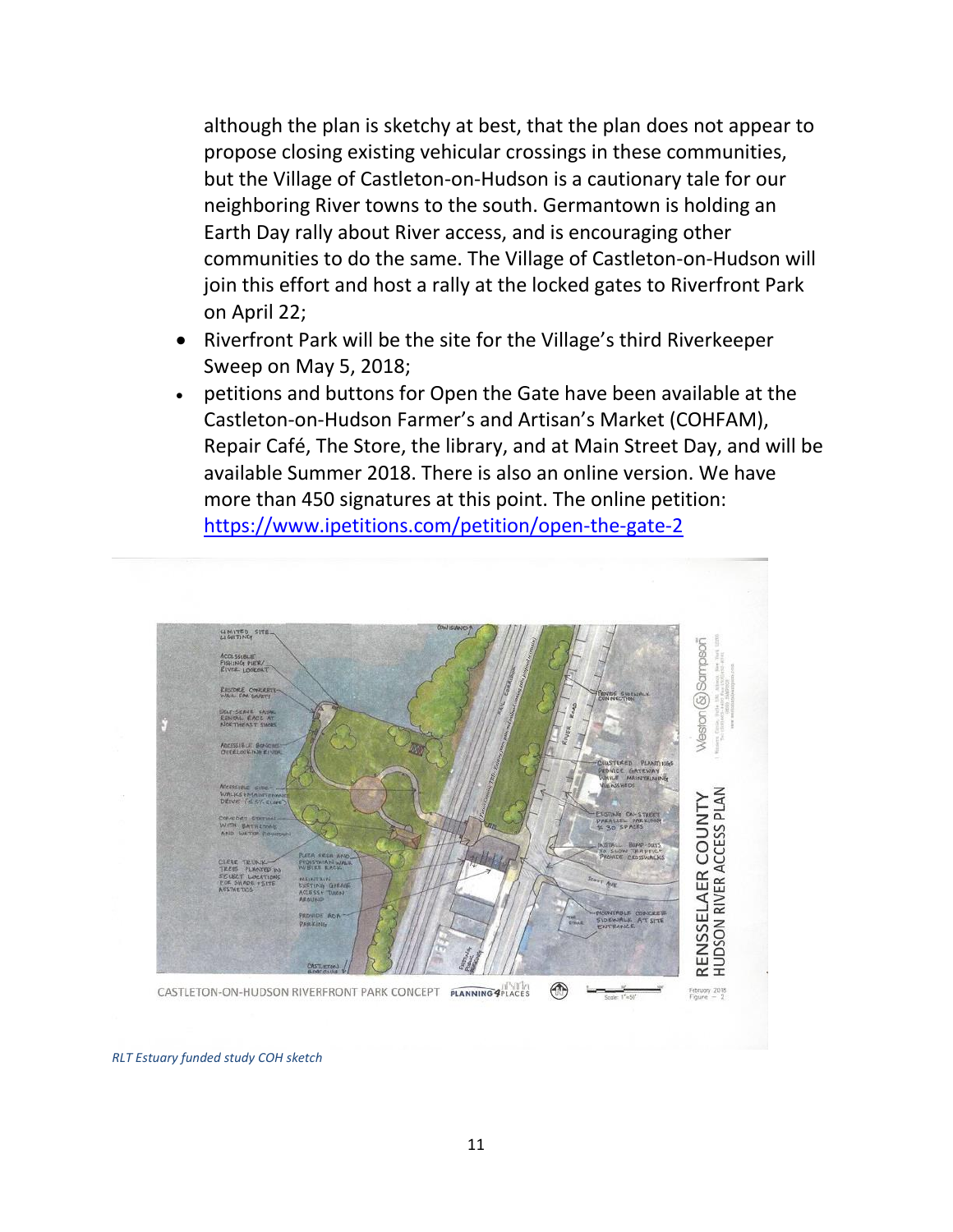

*RLT Estuary funded study of river access COH p.1*